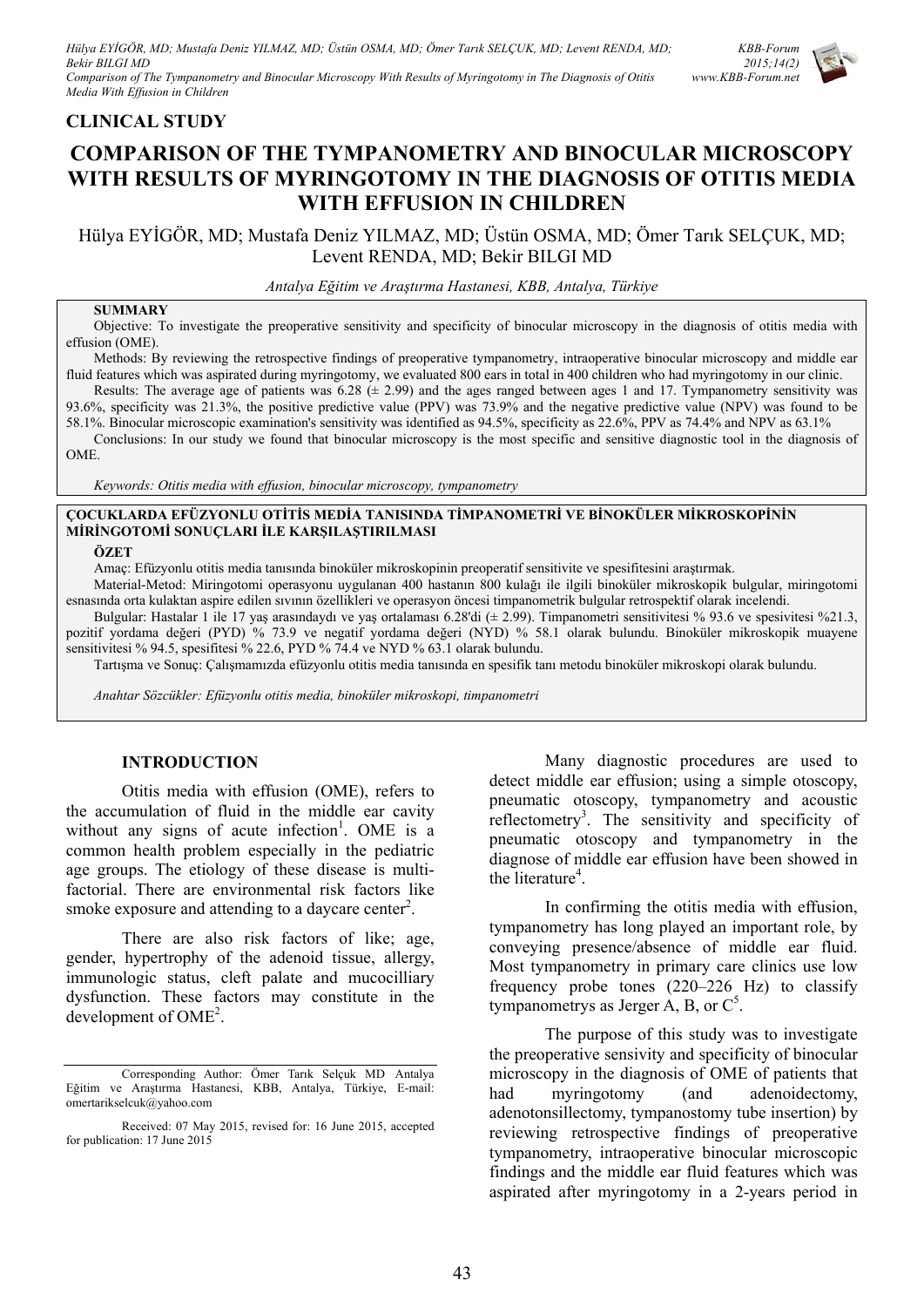*KBB-Forum 2015;14(2) www.KBB-Forum.net*

Antalya Training and Research Hospital, Ear Nose Throat (ENT) Clinic.

# **MATERIAL and METHODS**

The patients files that had myringotomy (andadenoidectomy, adenotonsillectomy, tympanostomy tube insertion) in Antalya Training and Research Hospital, ENT Clinic, reviewed retrospectively. All patients age, gender, allergy, smoke exposure (parents smoking), and gastroesophageal reflux symptoms and sociodemographic characteristics were recorded.

Patients over the age of 17, and the patients that have insufficient file information, previous myringotomy / tympanostomy tube had applied and perforated tympanic membrane, and patients with skull-facial malformation, were exculuded from the study. The patients who have ongoing otitis media with effusion for at least 3 months constituted an indication for myringotomy (tympanostomy tube insertion $)^4$ .

The study protocol was approved by the Ethics Committee of the Antalya Training and Research Hospital.

### **Audiologic evaluation**

Tympanometric and pure tone audiometric (cooperative children underwent audiometric testing) were done by the same audiologist using the same audiometer and tympanometer for all children. Tympanometry was performed using the same device (Madsen Capella, GN Otometrics, USA) and the same examiner, as was pure-tone audiometry (AC-40 Clinical Audiometer, Interacoustics, Denmark). All children underwent tympanometric measurement and classified according to the classification of Jerger<sup>6,7</sup>. Type-A represents normal compliance of the tympanic membrane, type-B represents decreased compliance, and type-C represents negative pressure in the middle ear. The audiologist had no information about the otoscopic examination results.

### **Binocular microscopy**

 Binocular otomicroscopy (Möller Hi-R, Germany) was performed on the anaesthetised child by a specialist otolaryngologists (UO, HE), with magnification. During the operation the tympanic membrane, categorized as normal, hypervascular, dull and retracted and it was recorded to file. All patients had myringotomy to anterior-inferior portion of the tympanic membrane and recorded as middle ear fluid aspiration present / not present.

Each sample was classified as a mucoid or serous middle ear effusions (MEE) based on the gross appearance upon inspection with the naked eye. A mucoid MEE was a thick, viscoid, and mucus- like effusion that did not flow on inversion, while a serous MEE was a thin and watery effusion that flowed on inversion<sup>8</sup>.

## **Statistical analysis**

The Statistical Package of Social Science (SPSS Inc., Chicago, IL) for Windows version 11.5 was used to analyse the data. Chi square and specificity, positive predictive value (PPV), and negative predictive value (NPV) test were used for statistical evaluation of parameters. The statistical significance level was established at  $p < 0.05$ .

# **RESULTS**

In this study a total of 400 patient's 800 ears were evaulated. 175 (43.8%) patients were girls and 225 (56.2%) were boys. The ages were between 1-17 (mean age was  $6.28 \left( \pm 2.99 \right)$ ). The primary complaints of the patients diagnosed with OME were as follows; open mouth breathing during sleep and snoring in 192 (48%) , hearing loss in 114 (28.5%), nasal obstruction in 45 (11.3%), recurrent tonsillitis in  $25$   $(6.3\%)$ , and  $6\%$  presented with other symptoms. Morover 6% of the patient's had a history of previous operation (60% adenoidectomy; 40% adenotonsillectomy). In 2-years period of our followup, the operations were most frequently done in May by 16.8%. (Figure 1).

21.3% of patients had a history of smoke exposure ( same household mother and / or father smoking), 15.3% had a history of clinically diagnosed and treated allergies, 4.8% had a history of diagnosed and treated reflux by a pediatrician. Demographic characteristics of the patients are shown.(Table 1).

Tympanometric evaluations were as follows; type-A 10. 9%, type-C1 25.0%, type-C2 50.5%, type-B 13.6%. Compliance and volume were calculated and they were  $0.19 \pm 0.18$ ml (0.01 to 1.16),  $0.53 \pm 1.16$ 0.23 ml (0.48 to 1.01) respectively. 79 cooperative children underwent audiometric testing. The right ear pure tone average was 29dB  $(\pm 10.6)$ , the left ear pure tone average was 26 dB  $(\pm 10.9)$ .

Binocular microscopic examination was normal in 10.5% of patients, dull in 43.2% , hypervascular in 27.8% and retracted in 18.5% .

Fluid was aspirated from middle ear during myringotomy in the 70.1% of the patients, and the charecteristic of the aspirate was serous in 256 patient (44.9%), mucoid in 314 (55.1%). (Table 2,3, Figure 2).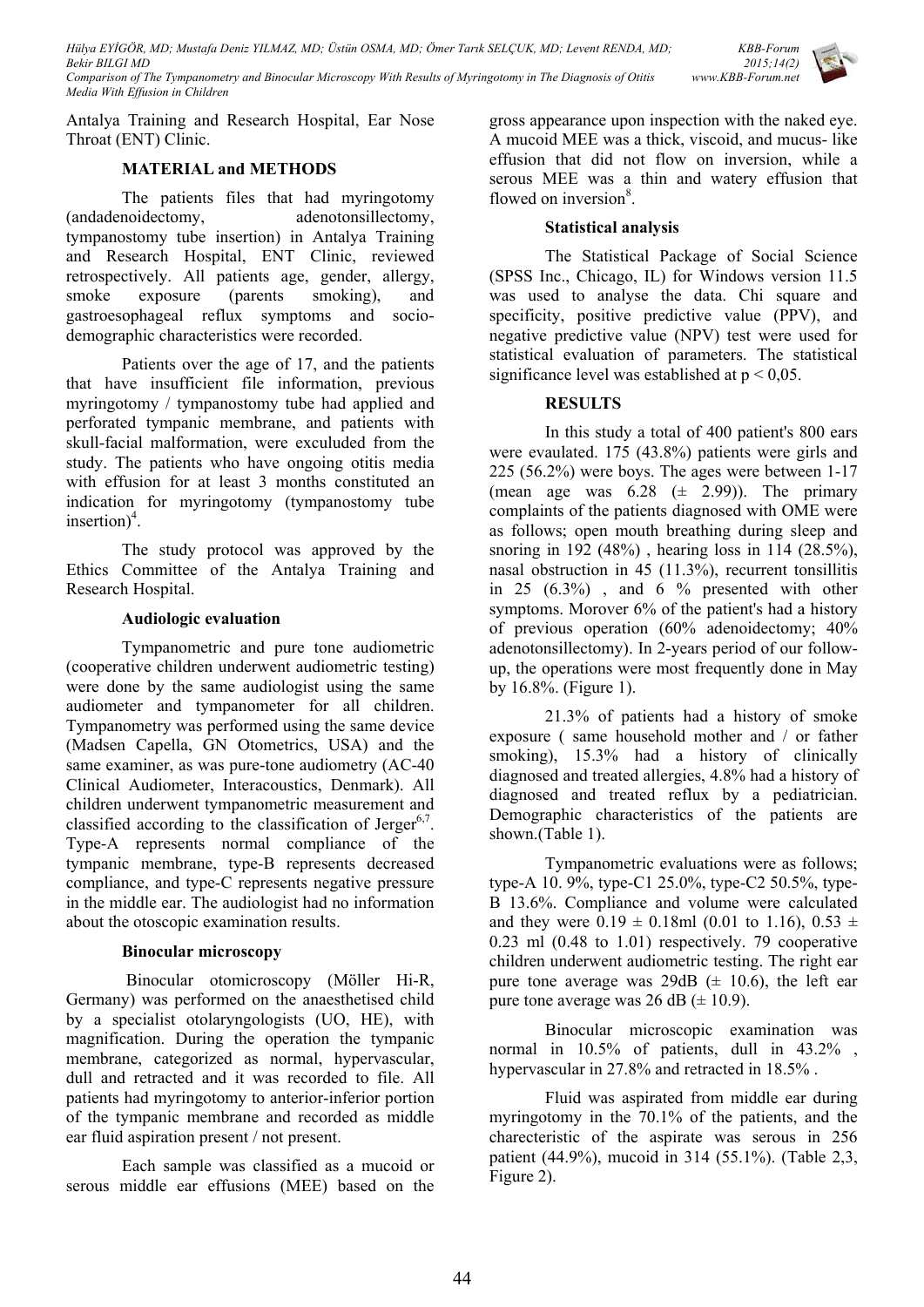*KBB-Forum 2015;14(2) www.KBB-Forum.net*

Fluid aspiration during myringotomy was accepted as the gold standard for evaluation of sensitivity, specificity, positive predictive value (PPV), and negative predictive value (NPV) for tympanometric and binocular microscopic diagnosis. Calculated sensitivity for tympanometry was 93.6 %, specificity was 21.3%, positive predictive value (PPV) was 73.9%, negative predictive value (NPV) was 58.1%. For binocular microscopic examination sensitivity was as 94.5%, specificity 22.6%, PPV 74.4%, NPV 63.1% (Table 4).

*Media With Effusion in Children* 

When the presence of fluid in middle ear is accepted as the only criteria for OME, the difference between gender was not statistically significant in patients with OME ( $\gamma$ 2=0,642,p=0,349).

Patient age groups were classified as, group 1 (1-2 years of age ), group 2 (3-4 years of age), group 3 (5-6 years of age) and group 4 (7 years and older). Tympanometry and myringotomy results were compared within each group. While there was no statistically significant correlation ( $p = 0.097$ ,  $\chi$ 2 = 2.70,  $p = 0.090$ ,  $\chi$ 2 = 0.014) in group 1 and 2, we found statistically significant correlation in group 3

and 4 (p = 0.004,  $\chi$ 2 = 8.094, p = 0.000,  $\chi$ 2 = 38.457). In other words the accuracy of diagnosis of OME by tympanometry increased by age. When binocular microscopy findings and myringotomy results were compared within each group; we found statistically significant correlation in all age groups ( $p = 0.000$ ,  $\chi$ 2  $= 15.593$ ,  $p = 0.000 \t{y2} = 0.004 \t{y2} = 12.583$ ,  $p =$ 0.004  $\chi$ 2 = 8.357, p = 0.000,  $\chi$ 2 = 20.340). Tympanometric results and binocular microscopic examination findings were classified according to the mentioned age groups and, sensivitity, specificity, PPV, and NPV values were determined (Table 5,6).

The relationship between predisposing risk factors and middle ear effusion (determined during myringotomy) was investigated. Accordingly, between OME and allergy no statistically significant relationship ( $p = 0.226$ ,  $\chi$ 2 = 1.854), but there was significant relationship between OME and passive smoking ( $p = 0.02$ ,  $\chi^2 = 5.450$ ) and OME and gastroesophageal reflux ( $p = 0.05$ ,  $\chi$ 2 = 3.701).

| Characteristic          | Children( $n=400$ patients or $n=800$ ears) |  |  |
|-------------------------|---------------------------------------------|--|--|
| Age(yrs)                |                                             |  |  |
| $1 - 2$                 | $33(8,3\%)$                                 |  |  |
| $3 - 4$                 | 83(20,8%)                                   |  |  |
| $5-6$                   | $109(27,3\%)$                               |  |  |
| $7 - 17$                | $175(43,8\%)$                               |  |  |
| Gender                  |                                             |  |  |
| Male                    | $225(56,3\%)$                               |  |  |
| Female                  | $175(43,7\%)$                               |  |  |
| Predisposing factor     |                                             |  |  |
| Allergy                 | $61(15.3\%)$                                |  |  |
| Passive smoking         | 85(21.3%)                                   |  |  |
| Gastroesophageal reflux | $19(4.8\%)$                                 |  |  |
|                         |                                             |  |  |

**Table 1:** Patients demographics.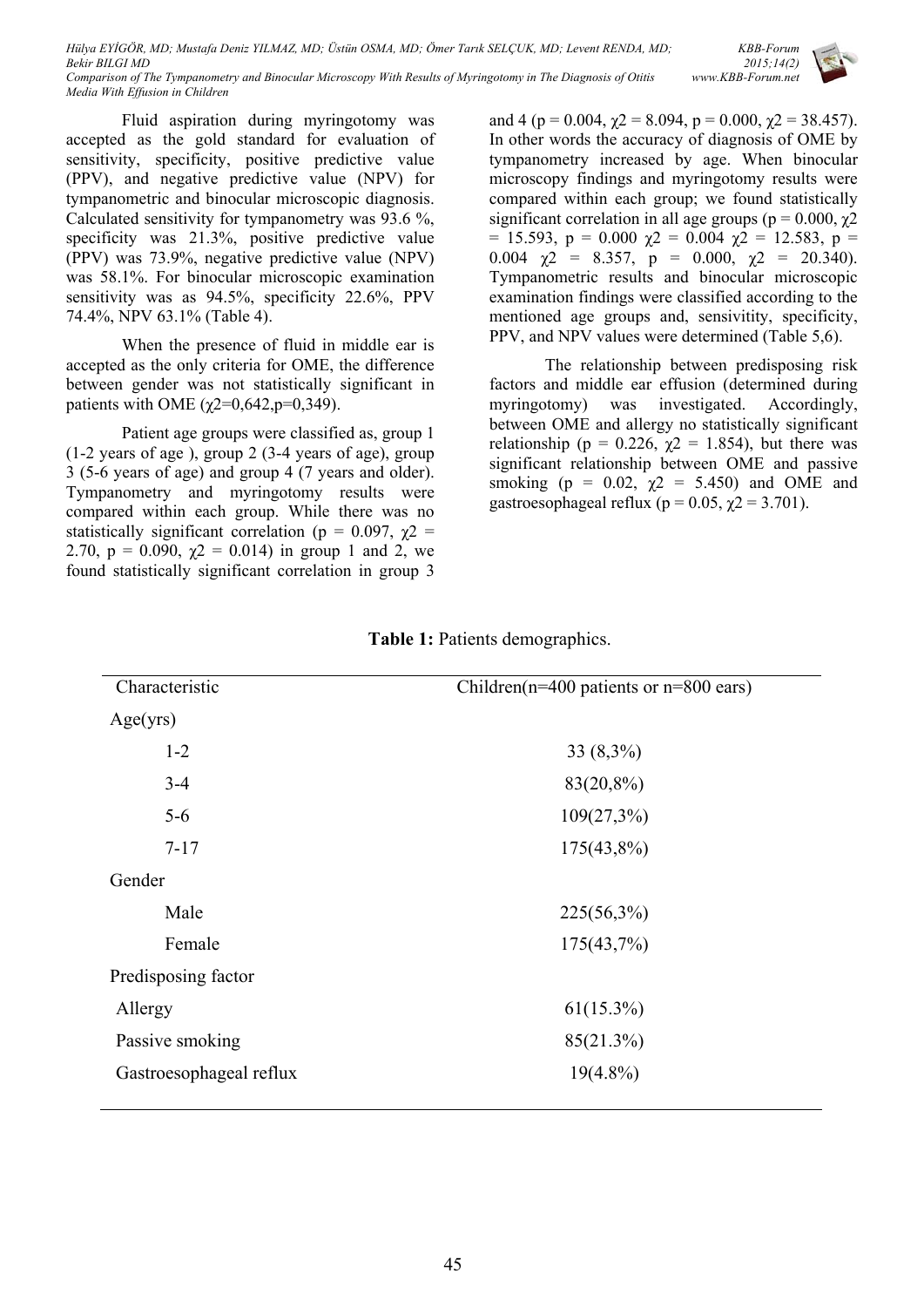

**Table 2:** Tympanometry results compared with effusion feature which was aspirated from middle ear.

| Middle ear effusions |               |               |              |  |
|----------------------|---------------|---------------|--------------|--|
| Timpanometry         | Serous        | Mucoid        | Total        |  |
| A                    | $25(4.4\%)$   | $18(3.2\%)$   | 43(7.5%)     |  |
| C <sub>1</sub>       | 74(13.0%)     | $57(10.0\%)$  | 131(23%)     |  |
| C <sub>2</sub>       | $133(23.3\%)$ | $170(29.8\%)$ | 303(53.2%)   |  |
| Β                    | $24(4.2\%)$   | $69(12.1\%)$  | $93(16.3\%)$ |  |
| Total                | 256(44.9%)    | $314(55.1\%)$ | 570(100%)    |  |

**Table 3:** Binocular microscopic findings compared with effusion feature which was aspirated from middle ear.

| Binocular microscopy | Serous        | Mucoid        | Total         |
|----------------------|---------------|---------------|---------------|
| Normal               | $22(3.9\%)$   | $22(3.9\%)$   | 44(7.7%)      |
| Hypervascular        | 101(17.7%)    | $62(10.9\%)$  | $163(28.6\%)$ |
| Dull                 | 108(18.9%)    | 138(24.2%)    | $246(43.2\%)$ |
| Retracte             | $25(4.4\%)$   | $92(16.1\%)$  | $117(20.5\%)$ |
| Total                | $256(44.9\%)$ | $314(55.1\%)$ | 570(100%)     |
|                      |               |               |               |

### **Table 4:** Comparison of diagnostic tools.

| <b>Tool</b>                 | Sensitivity $(3)$ | Specificity $(3)$ | <b>PPV</b> | NPV   |
|-----------------------------|-------------------|-------------------|------------|-------|
| <b>Timpanometry</b>         | 93.0%             | 21.3%             | 73.9%      | 58.1% |
| <b>Binocular microscopy</b> | 94.5%             | 22.6%             | 74.4%      | 63.1% |

<sup>a</sup>95% confidence interval.

PPV: Positive predictive value

NPV: Negative predictive value.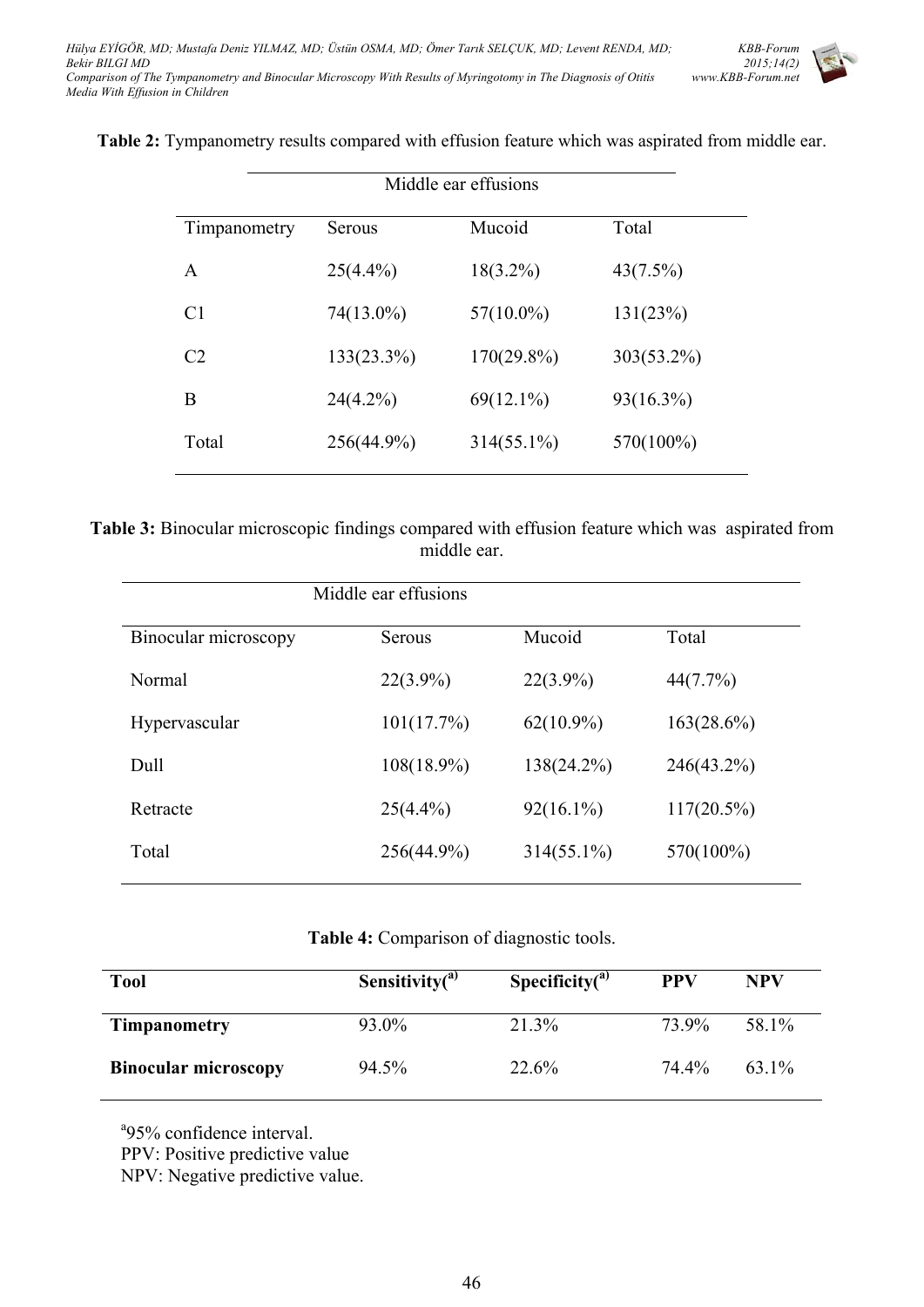

| Age group     | <b>Sensitivity (a)</b> | Specificity (a) | <b>PPV</b> | <b>NPV</b> |
|---------------|------------------------|-----------------|------------|------------|
| 1 and 2 years | 98.0%                  | 11.8%           | $76.2\%$   | 66.7%      |
| 3 and 4 years | 89.3%                  | 11.3%           | 68.0%      | 33.3%      |
| 5 and 6 years | $96.0\%$               | 14.9%           | 71.6%      | 62.5%      |
| 7-17 years    | 93.1%                  | 32.7%           | 77.8%      | 65.3%      |

# **Table 5:** Tympanometry for selected age groups.

PPV: positive predictive value; and NPV: negative predictive value.

<sup>a</sup> 95% confidence interval

| <b>Sensitivity (a)</b> | Specificity (a) | <b>PPV</b> | <b>NPV</b> |
|------------------------|-----------------|------------|------------|
| $100\%$                | 29.4%           | 80.3%      | 100%       |
| 96.4%                  | 20.8%           | 72.0%      | 73.3%      |
| 92.7%                  | 20.9%           | 72.4%      | 56.0%      |
| 93.5%                  | 23.5%           | 75.6%      | 59.0%      |
|                        |                 |            |            |

**Table 6:** Binocular microscopy for selected age groups.

PPV: positive predictive value; and NPV: negative predictive value.

<sup>a</sup> 95% confidence interval



*Figure 1: Distribution of operations according to months of a year*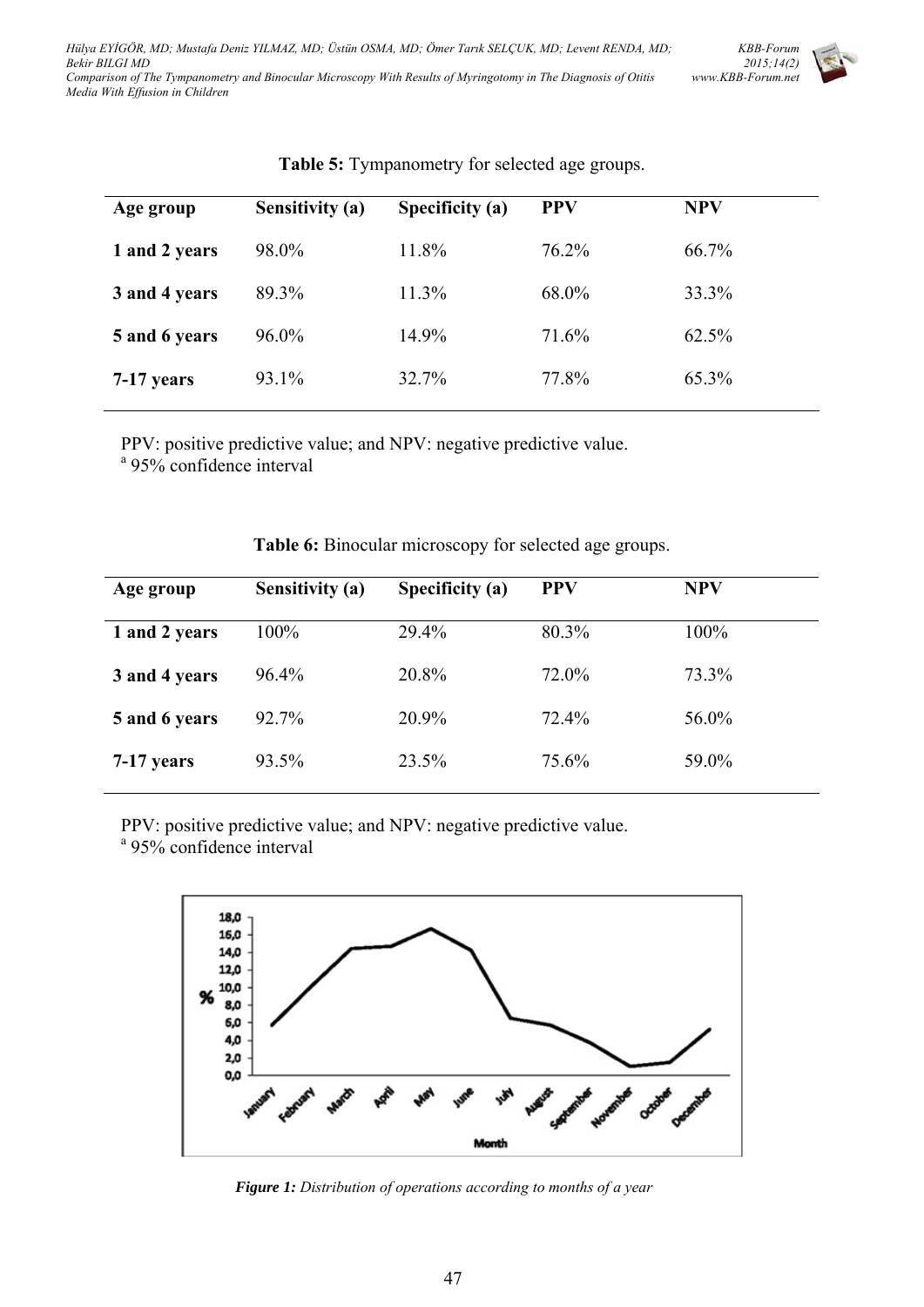

*Figure 2: Tympanic membrane findings according to binocular microscopy findings and comparison with tympanometry results* 

#### **DISCUSSION**

There are certain individual and environmental risk factors for OME, including gender, socio-economic status, family history, birth and neonatal history including breastfeeding, passive smoking, recent history of hearing loss, allergies, nasal symptoms, acute tonsillitis, recurrent and recent upper respiratory tract infections, previous history of AOM, effect of seasons and attending to a daycare<sup>2</sup>.

The anatomy of an infant's ear canal differs between an older child or adult. Younger patients have smaller ear canals and less support, leading to collapse of the cartilaginous ear canal with minor pressure changes. Paradise et al. determined that tympanometric findings of patients younger than 8 months had no diagnostic value because the sensivity and specificity of tympanometry in this age group were  $34.8\%$  and  $85.7\%$  respectively<sup>9,10</sup>. Rogers et al. reported that tympanometric sensivity among the children aged 13-24 month was 92.1%, and specificity was 38.3% and the most valuable results optained in the 25-69 month age group, as spesivity increases.In our study, as the increase in the age; the increase in tympanometric positivity was significant (p = 0.004,  $\chi$ 2 = 8.094, p = 0.000,  $\chi$ 2 = 38.457). However, no significant difference was observed in terms of age groups in our study. Similarly Rogers<sup>4</sup>. et al. showed that as the increase in age; the increase in timpanometry specificity was observed (for 7 years and older patients; sensitivity was 93.1%, specificity was 32.7%, with PPD 77.8%, and NPV 58.1%).

A recent study showed binocular microscopy to be quite accurate in identifying middle ear effusions, but it did not assess the experience of the examiner<sup>11</sup>. However, patient cooperation during binocular microscopy is extremely impotant to make an accurate diagnosis, and this is often dependent on the patient's age.

Inhalational anaesthesia and positive pressure ventilation may affect findings at myringotomy. Middle ear changes under anaesthesia include both positive and negative middle ear pressure fluctuation, which may cause dispersion of the middle ear contents to the eustachian tube. This in turn may affect findings at myringotomy when comparing preoperative tympanometry with intraoperative otomicroscopy $^{12,\overline{13}}$ .

Rogers et al. reported that the binocular microscopy applied by a pediatric otolaryngologist had the sensitivity of 88%, and specifity of 89%<sup>4</sup>. Takata et al. were unable to evaluate binocular microscopy and the impact of patient age in the diagnosis of otitis media with effusion $3$ .

In our study, we take the middle ear fluid as the gold standard value; and we found the most sensitive and specific diagnostic tool to assess was binocular microscopic examination, (sensitivity 94.5%, specificity 22.6%, PPV 74.4%, NPV 63.1%).

However, as a result of we found type-A timpanometry in 87 ears preoperativly where only 26 ears binocular intraoperative microscopic